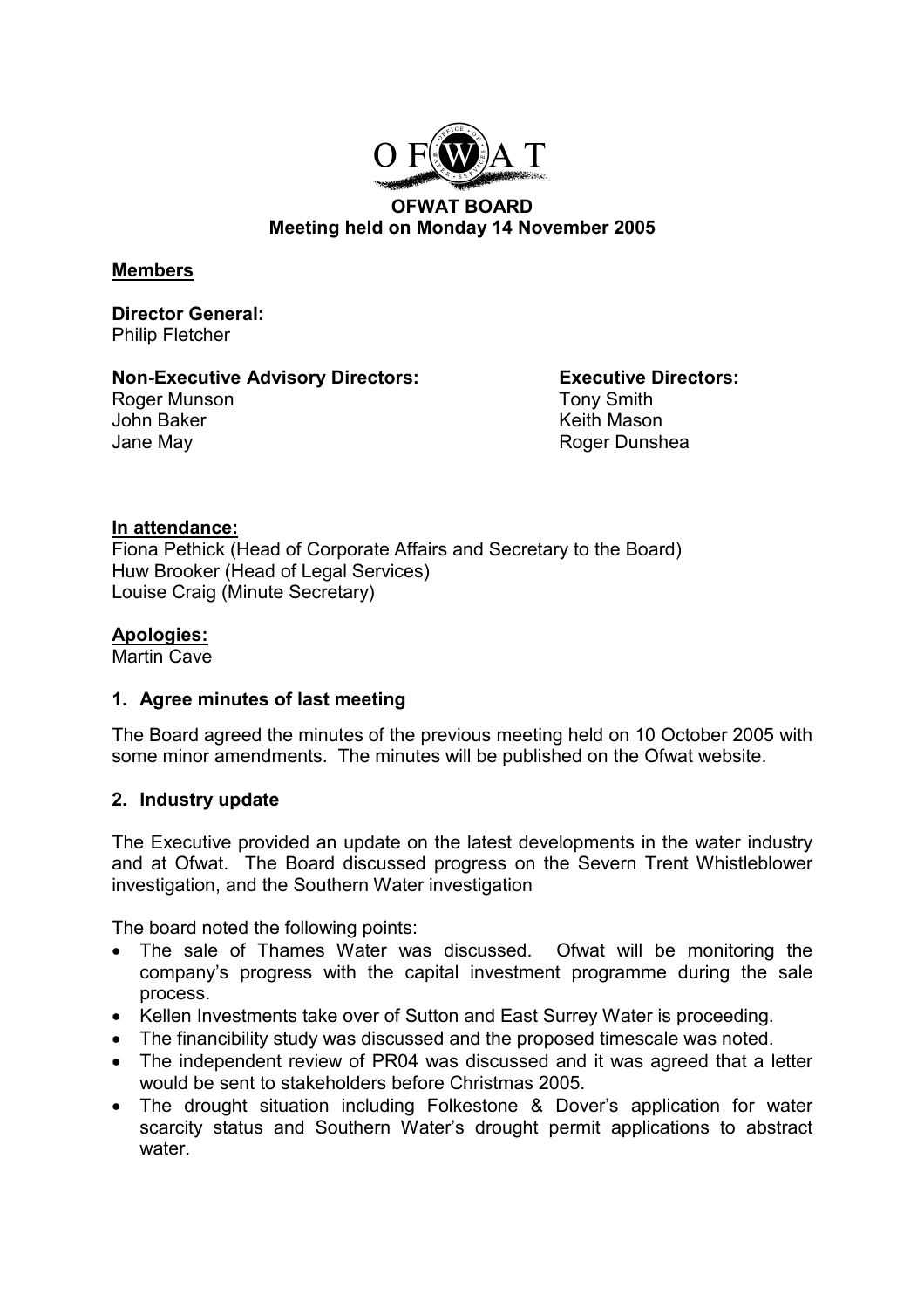- The executive summary of the Jacobs Babtie report on the Thames Tideway Strategic study will be circulated to the board.
- JM and RM would be attending the sustainable development workshop on 24 November.
- It is anticipated that the three water supply licensing applications received so far for stakeholders would be granted by 1 December 2005. A press briefing is being held on 1 December.
- It was agreed that we need to liaise more closely with developers and the DWI on inset appointments.
- The transition from the director general to the WSRA was discussed. Louise Craig will be project manager and the chairman is expected to be appointed by Defra around Christmas.

## **3. Common Framework for PR09**

The review of the capital maintenance common framework was presented to inform the board of the outcome of reviews of our approach to capital maintenance and to seek a steer on forward work planning. Our approach to capital maintenance has been looked at by various parties including consultants engaged by Ofwat and an UKWIR review. The board agreed that the paper represented a balanced approach. It agreed the work plan proposed in the paper. It was agreed to produce an initial consultation paper on the way ahead before April 2006.

#### **4. Common themes and issues arising from complaints**

Our approach to complaint handling was discussed. The paper compared our performance and targets with other regulators and consumer bodies. The board asked for more information on why the current targets had been set as they were and our performance against them before considering setting new standards.

#### **5. Work Programme 2006-07**

The Board agreed the letter setting out in outline our Forward Programme for 2006/07 to be issued before Christmas. It is expected that the WSRA will consult on its draft before finalising its work programme by end June 2006 in line with the Water Act 2003.

#### **6. Risk Assessments**

The revised risk management framework was discussed. This paper was an overview of risks facing Ofwat. It is supported by detailed project and item specific risk registers. The Board noted the importance of identifying and addressing risk registers and encouraged Ofwat to include the risks facing the industry,

## **7. Budget report to September 2005**

The Board received an update on Ofwat's financial performance against the budget up to the end of September 2005.